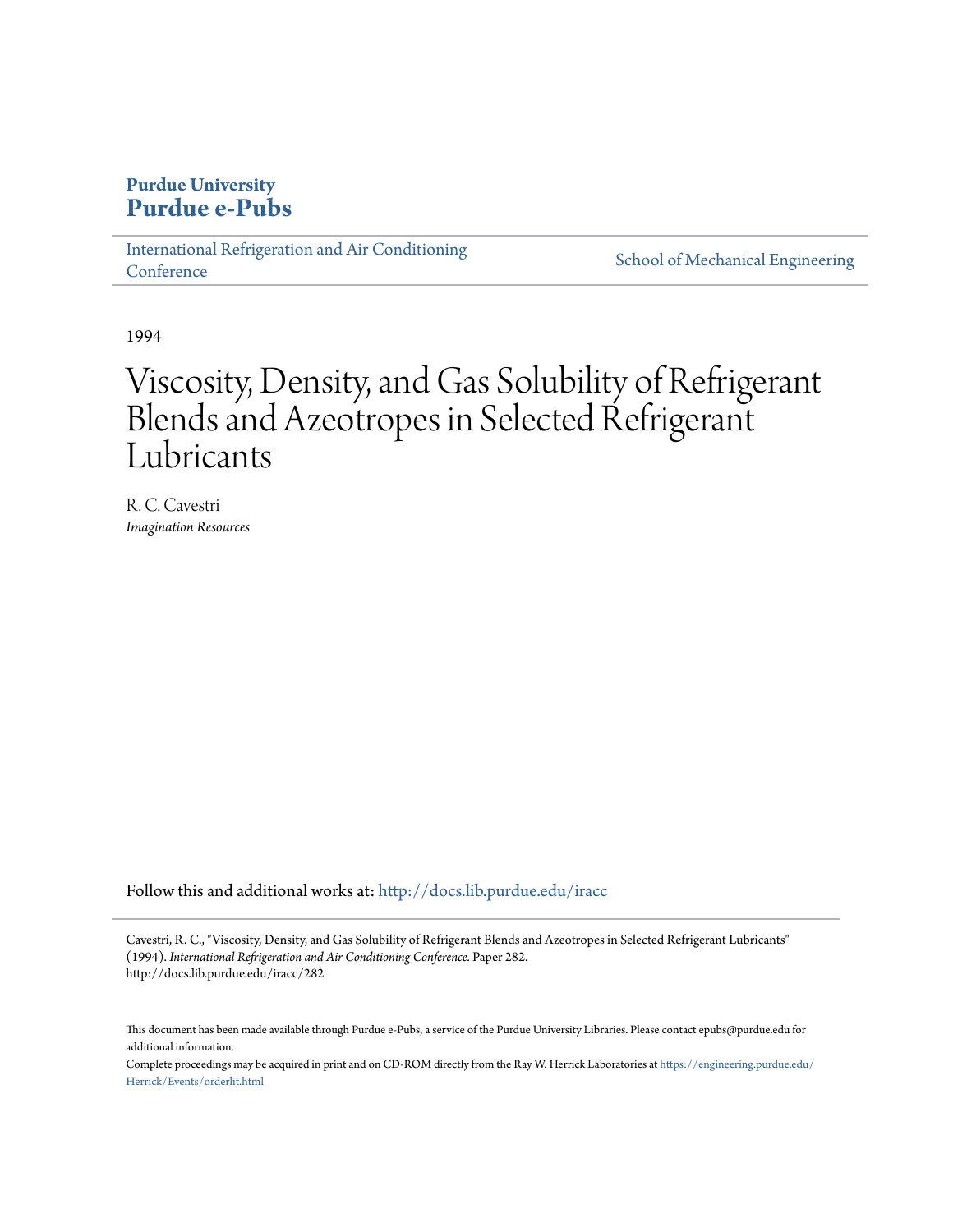### VISCOSITY, DENSITY, AND GAS SOLUBILITY OF REFRIGERANT BLENDS AND AZEOTROPES IN SELECTED REFRIGERANT LUBRICANTS

#### Richard C. Cavestri, Ph.D. Imagination Resources, Incorporated

#### ABSTRACT

Data is presented for the vapor liquid equilibrium viscosity reduction of lubricants with two refrigerant blends at two temperatures. The lubricants tested were a 32 ISO VG mixed acid polyolester and a 32 ISO VG branched acid polyolester. The refrigerant blends used were HFC-125/143a/134a (44/52/4% w/w), and HFC-125/143a (50/50% w/w).

#### **INTRODUCTION**

This experiment detennined the vapor liquid equilibrium viscosity reduction of two lubricants with two refrigerant blends. The lubricants tested were a 32 ISO VG mixed acid polyolester and a 32 ISO VG branched acid polyolester The refrigerant blends used were HFC-125/143a/134a (44/52/4% w/w), and HFC-125/143a (50/50% w/w). The mixtures were prepared and tested in an oscillating body viscometer, and the ratio of gases at each viscosity data point was determined by gas chromatography.

#### **METHODS**

The viscosity determination method used in this study is similar to the gas equilibrium approach described by Parmlee (1964), Albright (1956-59) and Little (1956). This study uses temperature and pressure limitations to detennine refrigerant gas concentrations.

Viscosity and density are determined accurately by a fourth generation viscometer (Cavestri, 1993) taken from a report by Nissen (1981). This instrument consists of a solid cylindrical bob made of highly polished stainless steel, which is enclosed in a stainless steel pressure tube. The bob is connected to a precisely thermostatted spring inside the tube. An external electromagnet causes the bob to oscillate inside the solution-filled tube. The rate at which the bob's motion slows and stops is called the *decrement.* 

The viscosity of the solution can be determined from the decrement and density. The same bob used to measure the decrement can be used for density measurements. Observations of changes in the position of the bob can determine density to within .0005 g/ml. Accurate density measurements allow the calculation of centistokes (eSt) from centipoise (cP).

The readability of the viscometer is 0.06 cP. The wide temperature range of various calibration oils results in a significant overlap that serves as an internal standard and self check. For low viscosity solutions, the difference between standards is  $\pm 0.1\%$ ; this increases to  $\pm 1.5\%$  for high viscosity solutions. The density range of the instrument is calibrated with known, readily available pure fluids that are dried over a molecular sieve prior to use; this provides a straight calibration line for density at specified temperatures. The precision of this determination is  $\pm 0.3\%$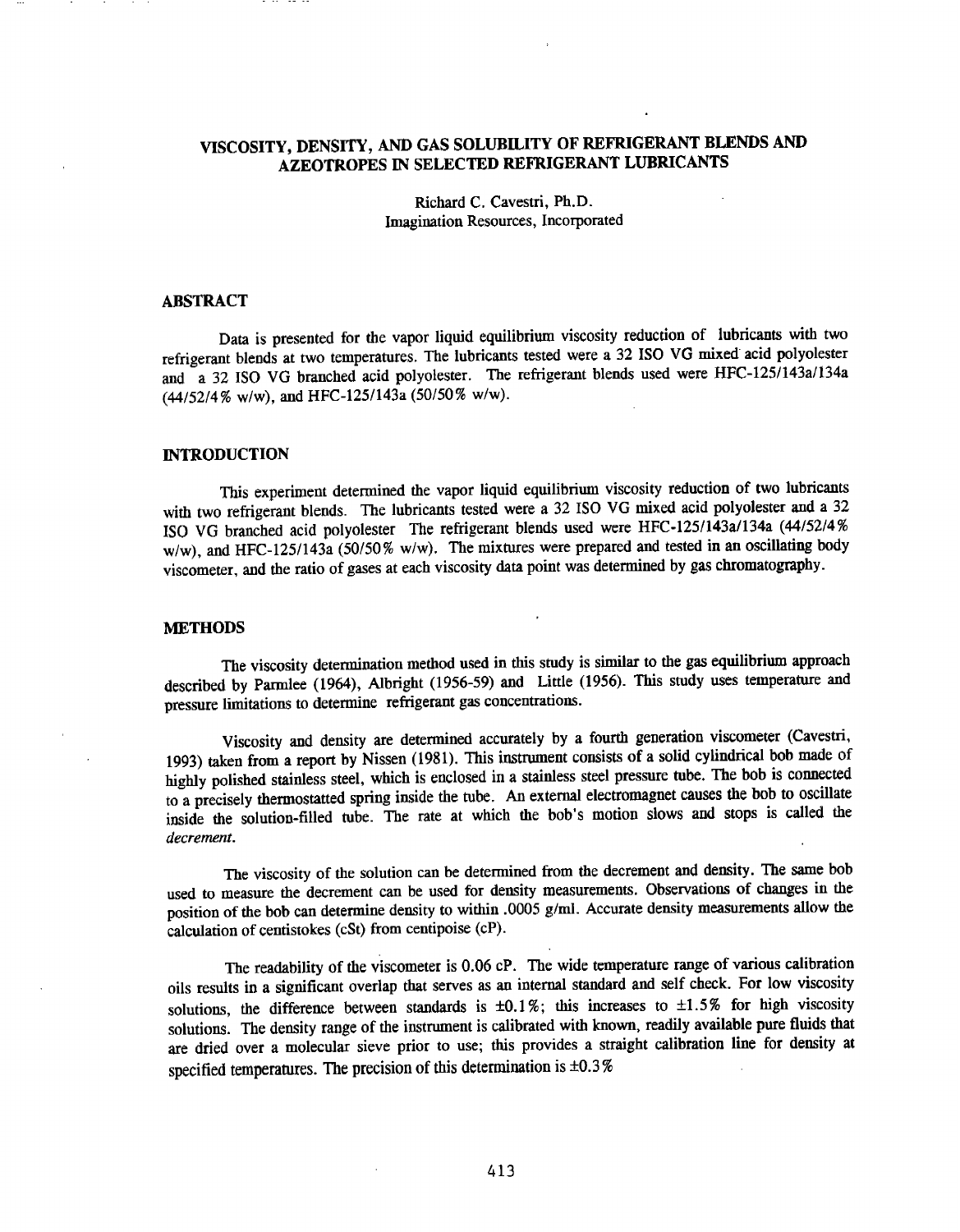The fluid refrigerant mixture is pumped from the bottom of the viscometer and sprayed into the refrigerant vapor space at specific pressures and temperatures. The fluid sample is then drawn through a very low volume capillary line (380µl) into a deeply evacuated, lightweight glass sampling bulb with a stopcock. A total charge is retained in the bulb. The ratio of gas to liquid oil (percentage by weight) may then be measured. The concentration measurement is reproducible within ±0.5% by weight at a given isothermal pressure test point. Directly sampling the refrigerant lubricant mixture at each isothermal pressure test point is essential to the measurement technique used in this study:

If there is any void space in a pressurized viscometer cell, the refrigerant-oil pair combinations will change. Single and blended refrigerants are added as liquid until the desired equilibrium pressure is reached. Blends are purged through the lubricant at a constant back pressure at the specified temperature. The fractionation of the mixed gases is determined at every temperature and pressure. Samples of the fluid/refrigerant mixture are collected to determine the percent refrigerant by weight in the fluid. The ratio of gases is determined by gas chromatography.

Pressure is measured with a Bourdon tube gauge; the double helix design of this gauge allows<br>the to rotate through almost two complete revolutions (660 degrees). This temperaturethe needle to rotate through almost two complete revolutions (660 degrees). compensated gauge is calibrated with both gas and liquid, is accurate to  $\pm 0.2$  psia, and is traceable to NIST standards. Vapor pressure is measured at equilibrium, when the soluble gases are responsible for the fluid properties. Since the gas content of the fluid is measured, the amount of gas contained in the Bourdon tube is irrelevant.

Density, viscosity, and vapor pressure are always measured under isothermal conditions. The viscometer temperature is maintained by a circulating constant temperature glycol bath controlled by a Platinum RTD ( $\pm 0.1$ °C) microprocessor. The RTD probe is mounted at the surface of the viscometer  $\pm$ tube inside the liquid bath. The other temperature zones are controlled by electric heaters, using a microprocessor controller  $(\pm 0.1^{\circ}C)$  with type "J" thermocouples.

After refrigerant/lubricant samples are obtained from the viscometer, the evacuated glass bulb is weighed. The gas contained in the bulb is let into an evacuated chamber (20-30 millitorr), which pulls the refrigerant out of the sample in the glass bulb. To separate the refrigerant from the lubricant, the <sup>g</sup>lass bulb is warmed carefully with a propane torch. One minute is allowed for equilibrium to occur.

The ratio of the gases can be determined from the sample of gases drawn off the top oiL <sup>A</sup> second gas sample is obtained to determine if equilibrium has been established and whether the ratio of gases has changed. Gas chromatography is used to analyze the refrigerant sample. Separate Gas chromatography is used to analyze the refrigerant sample. measurement studies indicate that more than 80% of the refrigerant contained in the liquid sampling bulb has been removed. Finally, all remaining traces of refrigerant are removed by heating the bulb to constant weight under vacuum. This was then used for the final measurements of net percentage by weight.

#### **RESULTS**

Viscosity reduction evaluations were performed with fluids and gases at isothermal conditions. The solubility of each refrigerant blend with each test lubricant was different, so the lubricants were nurged with liquid refrigerant gas at constant pressure. The isothermal measurements of purged with liquid refrigerant gas at constant pressure. refrigerant/lubricant mixtures presented in figures 1-8 were taken with this technique. These figures show the concentration of the blend components as shaded areas, which are cumulative rather than overlapped. For example, in figure 1, the concentration in the lubricant of HFC-125 at 1 MPa is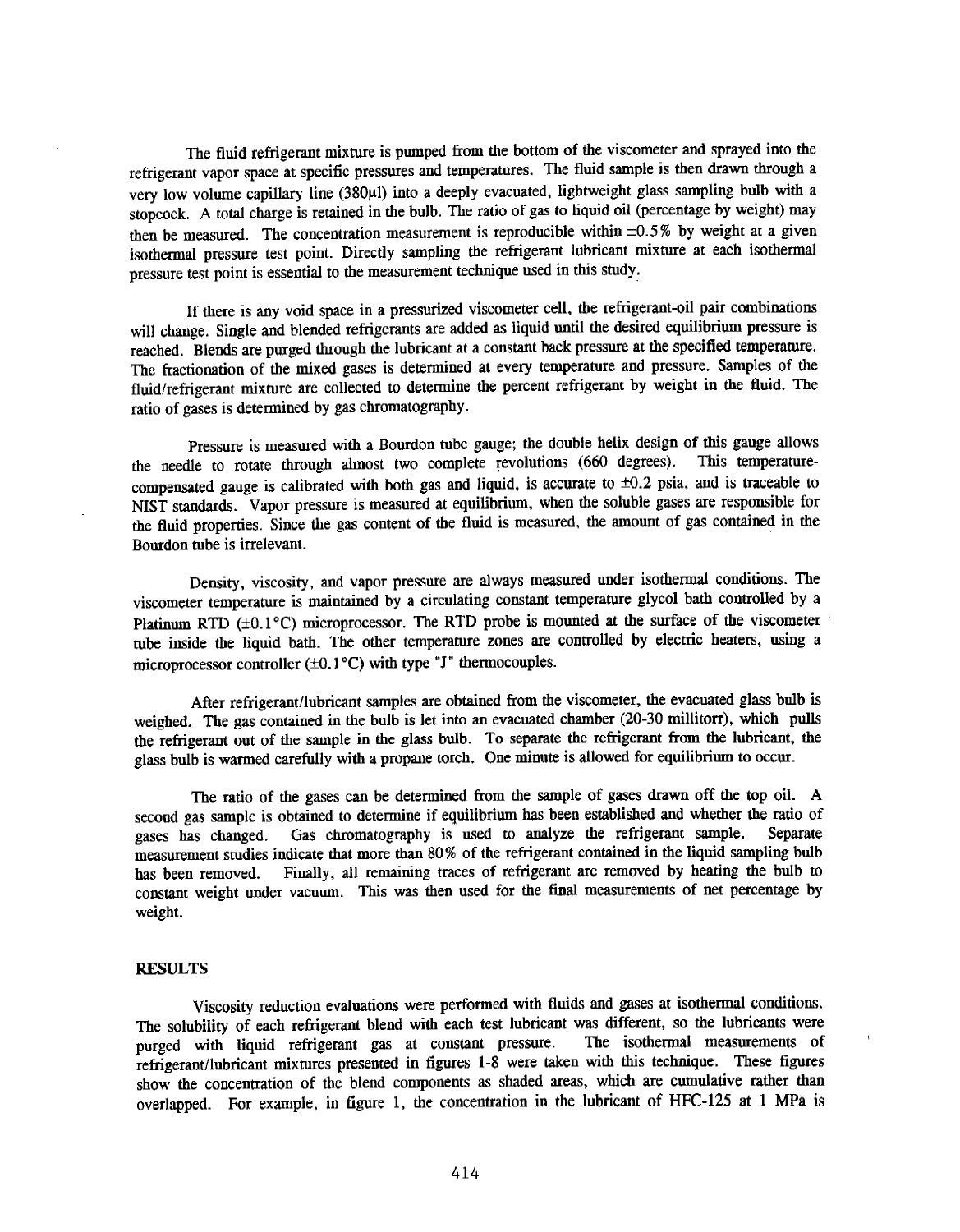approximately ten percent. The concentration of HFC-143a is approximately seven percent, and the concentration of HFC-134a is approximately three percent. The concentration of the blend is represented by the top line, approximately twenty percent.

The ratio of the blend components in the vapor space above the liquid mixture was maintained equal to that of the pure refrigerant blend, although any arbitrary ratio (such as that for a given temperature) could have been selected. The ratio of components in the vapor space is very close to that actually observed in the solution, especially at higher pressures.

The refrigerant blends were more soluble in the tested branched acid polyolester than in the mixed acid polyolester. The concentrations of gas in these two lubricants at any given pressure (such as 1 MPa) are remarkably different; however, the viscosities of the solutions are quite similar.

Composite viscosity and pressure data at constant refrigerant concentrations is presented in figures 9 through 12. This is smoothed data obtained from individual isothermal measurements .. Although the experiment is not yet complete, definite trends in solubility and operating pressures are evident. With both tested blends, the mixed acid polyolester (figures 10 and 12) exhibited higher operating pressures than the branched acid polyolester (figures 9 and 11). This may suggest that mixed acid polyolester would experience less outgassing due to refrigerant insolubility when used as a bearing lubricant.

In conclusion, both tested refrigerant blends seemed to have similar effects on the viscosity of the tested lubricants. The similar compositions of the blends may be responsible for this. If this is the case, the one blend that remains to be tested -- HFC-32-125-134a  $(23/25/52\% \text{ w/w})$  -- may show significantly different results due to differences in gas solubility and pressure. This blend contains a greater percentage of HFC-134a than those already tested, which could improve gas solubility.

#### ACKNOWLEDGEMENTS

This project was supported by the Air-Conditioning and Refrigeration Technology Institute under ARTI MCLR PRoject Number 650-51400: Blends, and by the United States Department of Energy.

#### **REFERENCES**

- Albright, L.F., Mendelbaum, A.S. "Solubility and Viscosity Characteristics of Mixtures of Lubricating Oils and Freon-13 or -115 *n Refrigerating Engineering* 37-47, 1956.
- Albright, L.F., Lawyer, J.D. "Viscosity-Solubility, Characteristics of Mixtures of Refrigerant-13Bl and Lubricating Oils" *ASHRAE Journal,* April 1967.
- Cavestri, R.C. *Measurements of the Solubility, Viscosity and Density of Synthetic Lubricants/HFC-134a Mixtures: Final Report: ASHRAE RP-716.* April 1993.
- Little, J.L. "Viscosity of Lubricating Oil-Freon-22 Mixtures," *Refrigerating Engineering,* November 1991.
- Nissen, D.A. *A Single Apparatus for the Precise Measurement of the Physical Properties of Liquids at Elevated Temperature and Pressure* Sandia National Laboratories: Livermore SAN 80-803. October 1981.
- Nissen, D.A., Macmillan, D.C. "Apparatus for the Precise Measurement of the Physical Properties of Liquids at Elevated Temperature and Pressure" *Rev. Sci. lnstrum.;* 54(7): 861., 1984.
- Parmelee, H.M. "Viscosity of Refrigerant-Oil Mixtures at Evaporator Conditions" *ASHRAE Transactions,* 70:173., 1964.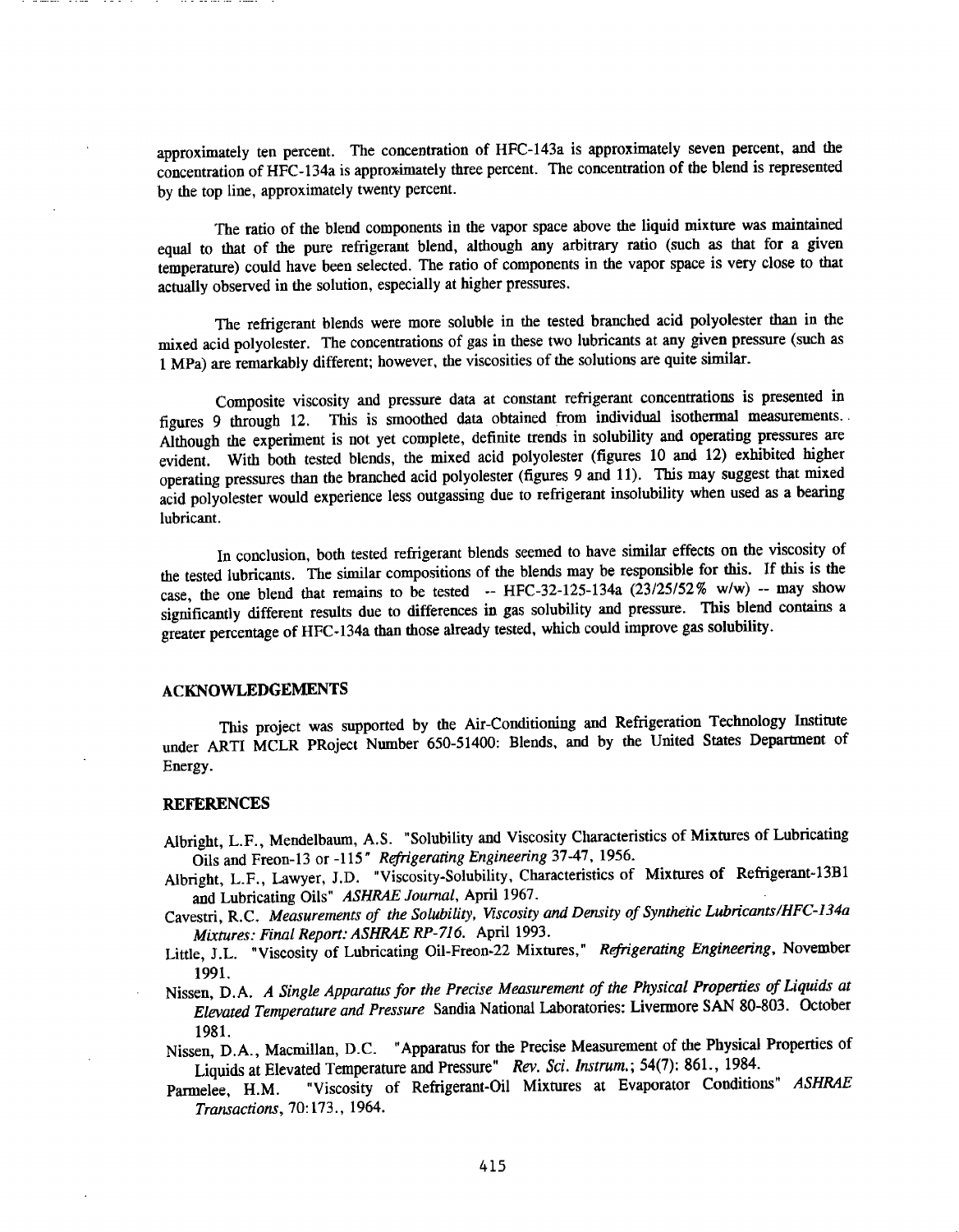

 $\square$  % R-143a  $\square$  % R-125  $\square$  %R-134a  $\blacktriangleright$  Viscosity, cP  $+$  Viscosity, cSt

**Figure 1.** Viscosity, solubility and gas fractionation at 40"C. HFC·125/143a/134a (44/52/4% w/W) and 32150 VG branched acid polyolester.















 $\Box$ % R-143o  $\Box$ % R-125  $\Box$ %R-134a  $\Rightarrow$  Viscosity, cP  $+$  Viscosity, cSt

**Figure 4.** VIscosity, solubility, and gas fractionation at 125"C. HFC-l25/143a/134a (44/52/4% w/W) and 32180 VG mixed acid polyolester.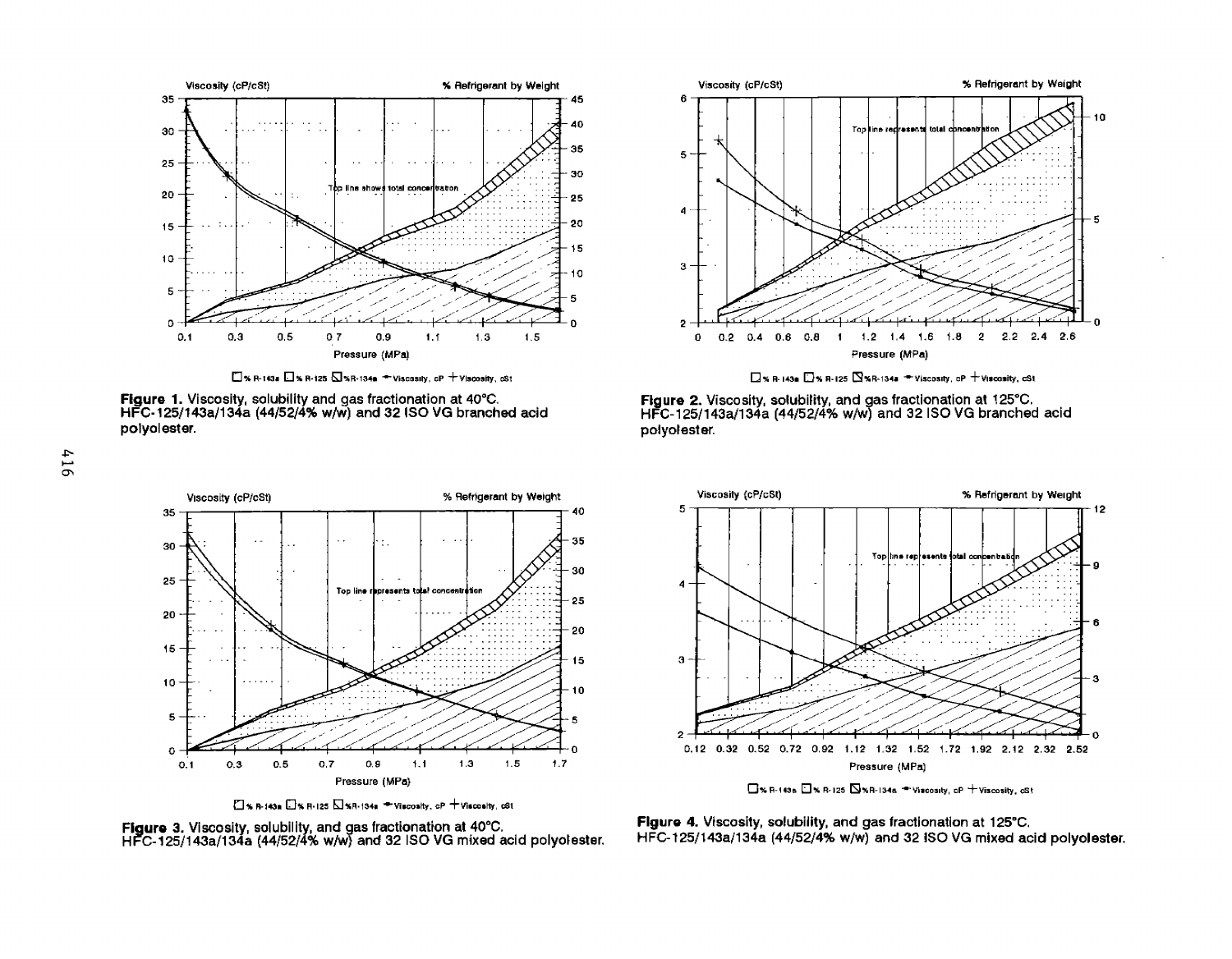

 $\Box$  y, R·I4Sa  $\Box$  y, R·I25  $\blacktriangleright$  Viscosity, cP  $+$  Viscosity, cSt







**Figure** 6. Viscosity, solubility, and gas fractionation at 125"C. HFC-125/143a (50/50% w/w) and 32 ISO VG branched acid polyolester.







[],. R·143o 0% R-12!1 - Viocoolly, *d'* +vioooolly. cSI

**Figure 8.** Viscosity, solubility, and gas fractionation at 125"C. HFC-125/143a (50/50% w/w) and 32 ISO VG mixed acid polyolester.